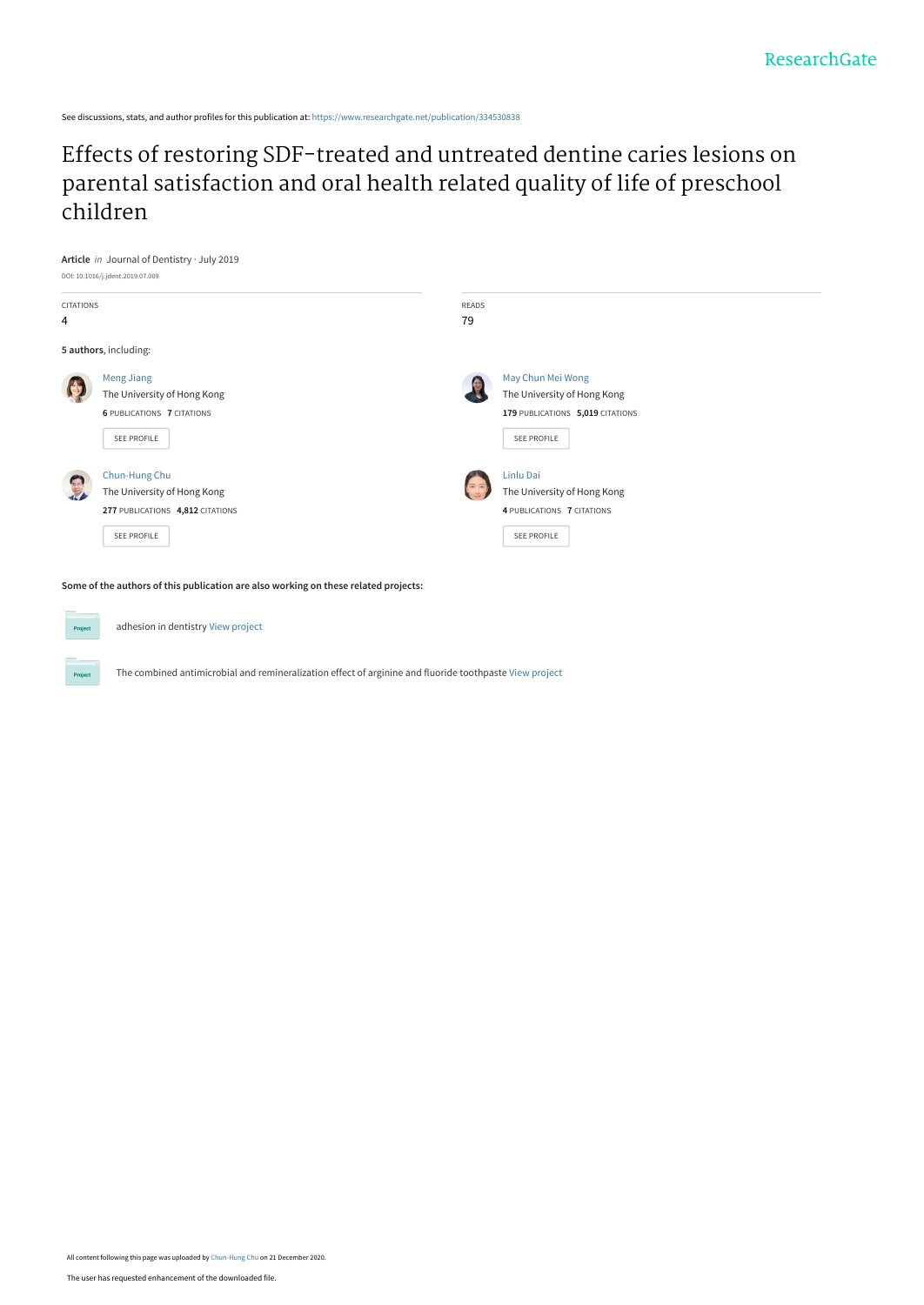Contents lists available at ScienceDirect

## Journal of Dentistry

journal homepage: www.elsevier.com/locate/jdent

# Effects of restoring SDF-treated and untreated dentine caries lesions on parental satisfaction and oral health related quality of life of preschool children

Meng Jiang, May Chun Mei Wong, Chun Hung Chu, Linlu Dai, Edward Chin Man Lo<sup>®</sup>

*Faculty of Dentistry, The University of Hong Kong, Hong Kong, China*

| ARTICLE INFO                                                                                                                                                                    | ABSTRACT                                                                                                                                                                                                                                                                                                                                                                                                                                                                                                                                                                                                                                                                                                                                                                                                                                                                                                                                                                                                                                                                                                                                                                                                                                                                                                                                                                                                                                                                                                                                                                                                                                                                                                                                                                                                                                                                                                                                                                                                                                                                                                                            |
|---------------------------------------------------------------------------------------------------------------------------------------------------------------------------------|-------------------------------------------------------------------------------------------------------------------------------------------------------------------------------------------------------------------------------------------------------------------------------------------------------------------------------------------------------------------------------------------------------------------------------------------------------------------------------------------------------------------------------------------------------------------------------------------------------------------------------------------------------------------------------------------------------------------------------------------------------------------------------------------------------------------------------------------------------------------------------------------------------------------------------------------------------------------------------------------------------------------------------------------------------------------------------------------------------------------------------------------------------------------------------------------------------------------------------------------------------------------------------------------------------------------------------------------------------------------------------------------------------------------------------------------------------------------------------------------------------------------------------------------------------------------------------------------------------------------------------------------------------------------------------------------------------------------------------------------------------------------------------------------------------------------------------------------------------------------------------------------------------------------------------------------------------------------------------------------------------------------------------------------------------------------------------------------------------------------------------------|
| Keywords:<br>Atraumatic restorative treatment<br>Silver diamine fluoride<br>Parental satisfaction<br>Oral health related quality of life<br>Dental caries<br>Preschool children | Objectives: To find out the effects of placement of atraumatic restorative treatment (ART) restorations on par-<br>ental satisfaction and oral health related quality of life (OHROoL) of preschool children with SDF-treated or<br>untreated dentine caries lesions.<br>Methods: In a randomized controlled trial conducted in Hong Kong, preschool children who had cavitated<br>dentine caries lesions were randomly assigned to receive application of silver diamine fluoride (SDF) solution or<br>placebo (tonic water) on their caries lesions 10 weeks before receiving ART restorations. Parents were asked to<br>rate their satisfaction with their child's teeth using a 5-point scale $(5 = \text{very satisfied}, 1 = \text{very dissatisfied})$<br>before and six months after the restorative treatment. Besides, the Chinese version of Early Childhood Oral<br>Health Impact Scale (C-ECOHIS) was used to assess the children's OHROoL.<br>Results: A total of 194 children participated in this study, with 101 and 93 children receiving SDF and placebo<br>application before ART restorations, respectively. There was no significant difference in parental satisfaction and<br>C-ECOHIS score between the SDF and placebo groups at baseline. At the 6-month follow-up, the mean parental<br>satisfaction score regarding their child's dental health status increased significantly ( $p < 0.001$ ) from 2.2 $\pm$ 0.7<br>to 2.8 $\pm$ 1.0 in the SDF group and from 2.3 $\pm$ 0.8 to 2.7 $\pm$ 0.9 in the placebo group. However, no significant<br>changes ( $p > 0.05$ ) in C-ECOHIS scores were found in either of the two groups after ART restoration placement.<br>Conclusions: Placement of ART restorations can improve parental satisfaction with the health and appearance of<br>their child's teeth but has no significant effect on the OHRQoL.<br>Clinical significance: This study provides valuable information about the effects of ART restoration placement on<br>SDF-treated or untreated dentine caries lesions regarding parental satisfaction and OHRQoL of preschool chil-<br>dren. |

## **1. Introduction**

Dental caries of young children is common in both developing and industrialized countries [1]. In Hong Kong, the prevalence of dental caries among 5-year-old children is around 50% [2]. The decay process not only causes destruction of the dental tissues but can also cause infection and pain in the young children. The adverse effects of dental caries may impact on both children and their families, including significant health, social and economic consequences [3].

Management of dental caries in children involves both prevention and treatment of the disease. Both non-restorative and restorative approaches can be used in the treatment of carious lesion into dentine [4,5]. A non-invasive and non-restorative approach is to halt the caries process and convert an active carious lesion into an inactive one through topical applications of fluorides directly on the lesion without removal of any dental tissues. An inactive (arrested) dentine caries lesion usually is hard on gentle probing and does not cause symptoms [4]. Results from randomized clinical trials show that annual or semi-annual application of silver diamine fluoride (SDF) solution is effective in arresting dentine caries in young children [6–8]. However, a common outcome of SDF application is deposition of black stain on the arrested caries lesions which may cause aesthetic concerns of both the children and their parents [9].

Atraumatic restorative treatment (ART), in alignment with the minimal invasive philosophy of dental caries management, is a patientfriendly treatment for young children. The ART procedure involves removal of soft carious dental tissues using hand instruments without giving local anesthesia. An adhesive restorative dental material is then

https://doi.org/10.1016/j.jdent.2019.07.009







<sup>⁎</sup> Corresponding author at: 3F, Dental Public Health, The Prince Philip Dental Hospital, 34 Hospital Road, Sai Ying Pun, Hong Kong, China. *E-mail address:* edward-lo@hku.hk (E.C.M. Lo).

Received 10 April 2019; Received in revised form 10 June 2019; Accepted 14 July 2019 0300-5712/ © 2019 Elsevier Ltd. All rights reserved.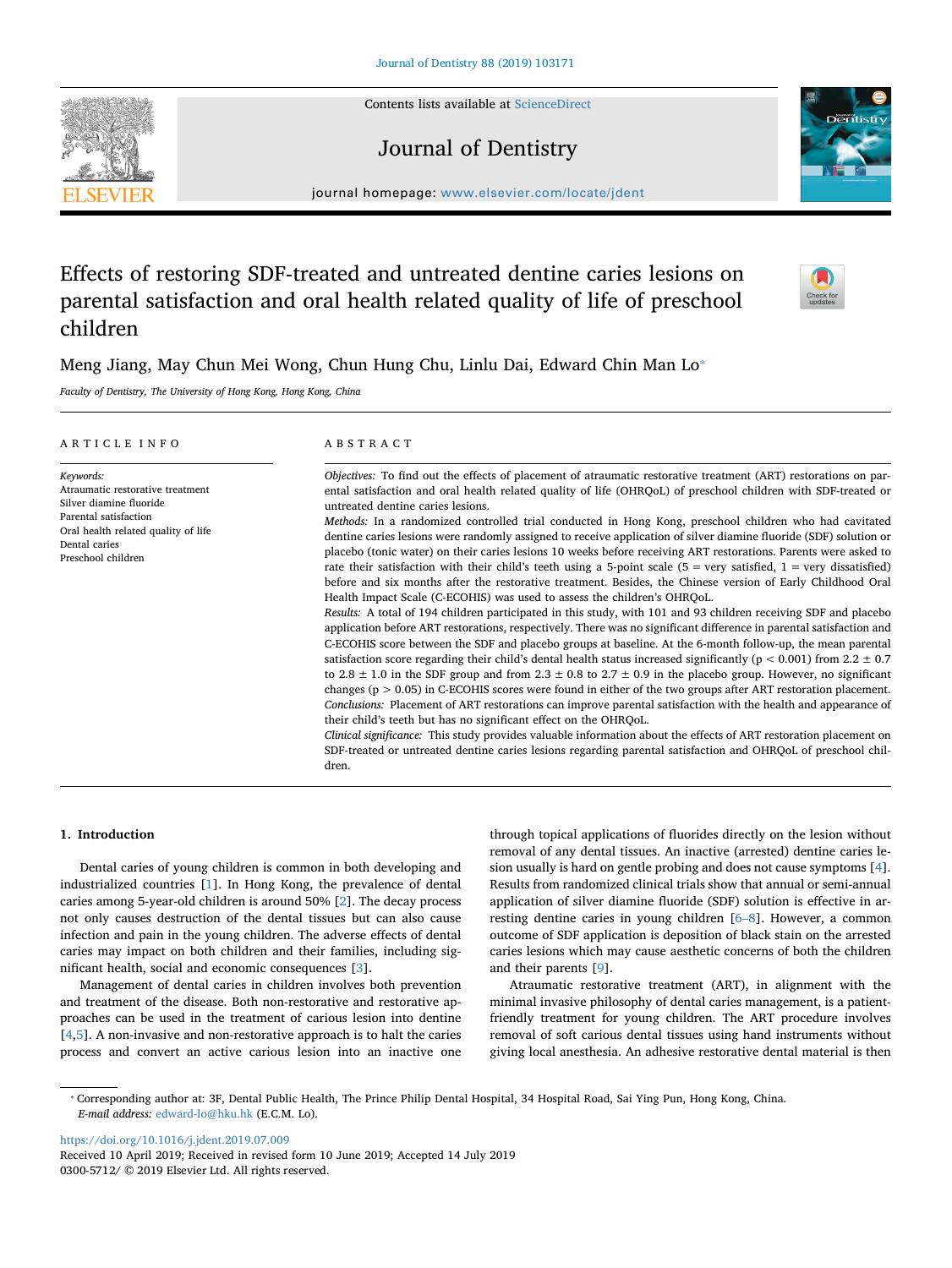used to fill up the prepared cavity [10]. Usually a high viscosity glass ionomer cement which is a tooth-coloured chemical-cured material is used in a field setting. Results of a recent systematic review show that the ART restorations placed in primary molars have a similar survival rate compared to conventional treatment [11].

Although use of clinical parameters is important in assessing people's oral health condition, recently psycho-social influences on patients are attracting more attention. Therefore, besides clinical parameters, it is necessary to have patient-based assessment tools to evaluate oral health impacts. Oral health related quality of life (OHRQoL) has been defined as a multidimensional concept which includes a subjective evaluation of the individual's oral health, functional well-being, emotional well-being and sense of self [12]. In measuring the OHRQoL of children, it is generally believed that preschool children are too young to be capable of abstract thinking which underlies perceptions of the impacts of health and diseases, while the parents and caregivers who are responsible and making decisions for their child's oral health would be in a better position to report the physical and psychological negative impacts of their child's oral health on the child and the whole family [13]. So most of the child OHRQoL measurement tools currently available, such as ECOHIS, Michigan−OHRQoL, OH-ECQOL, were developed for parents to complete [14]. Among these tools, Early Childhood Oral Health Impact Scale (ECOHIS) is the most commonly used and was developed to measure OHRQoL of preschool children (younger than 5 years old) [13]. The ECOHIS presents with good reliability, responsiveness and interpretability. Meanwhile, it is the only tool that has been culturally adapted and translated in 14 languages, including the Chinese version ECOHIS (C-ECOHIS) [15].

Despite the high effectiveness of SDF application in treating active caries in children, the black stain on the SDF-treated lesions may cause patient and parental dissatisfaction, and affect their OHRQoL. A method to improve the esthetics of the decayed teeth is to place a toothcolour restoration to cover the stained cavity. The shape of the decayed tooth can also be restored in the process to further enhance the overall dental appearance. However, information on how effective is the placement of ART restorations in achieving the patient's desired outcome is lacking. In this study, we aimed to find out the changes in parental satisfaction and OHRQoL of preschool children after ART treatment on untreated and SDF-treated dentine caries lesions.

#### **2. Material and method**

This study was part of a randomized controlled trial conducted in kindergartens in Hong Kong. Ethical approval was obtained from the Institutional Review Board of the University of Hong Kong (IRB reference Number: UW17-180) and the trial was registered (clinicaltrials.gov #NCT03657862). The flow of activities in the study is shown in Fig. 1.

#### *2.1. Sample size calculation*

Sample size calculation was based on the primary outcome of the randomized controlled clinical trial, which was to investigated the success of ART restorations in the untreated and SDF-treated caries lesions. An absolute difference of 10% in the success rate of restorations was regarded as clinically significant. In this non-inferior clinical trial, using one-tailed test with statistical significance set at 2.5% and a power of 80%, the calculated minimal number of restorations needed in each group was 139. Since more than one caries lesion can be found in one child's mouth, the clustering effect on sample size was considered. It was anticipated that the number of decayed teeth included per study child was 2.5. A design effect of 1.15 was calculated, using an assumed intra-class correlation roh of 0.1. Thus, the necessary sample size was increased to 160. Furthermore, to compensate for a possible drop-out rate of 15%, the sample size was increased to 188 restorations per group. Therefore, at least 76 children in each group should be recruited



**Fig. 1.** Flow diagram of the study activities.

at baseline. The minimum sample size was 152 in total.

## *2.2. Subject recruitment and group allocation*

Children attending grade 1 or 2 in nine kindergartens in Kong Hong were offered a free dental examination in the kindergarten. These kindergartens were chosen from the large (enrolment  $> 100$ ) kindergartens in different districts in Hong Kong so as to increase the generalizability of the findings. An invitation letter with information on the purpose and procedures of the study was sent to the parents through the kindergarten. Written consent was obtained from parents before any clinical procedure. Children who were found to have dentine caries lesions in primary teeth were invited to join the randomized controlled clinical trial. Children with serious systemic disease/conditions and who were uncooperative during treatment were excluded. Seriously decayed teeth with signs of pulpal pathology and caries lesions which were too small to be prepared into a cavity for a filling with hand instruments were also excluded.

The recruited children were randomly allocated into two groups (SDF and placebo groups) using computer-generated random numbers. The group allocation was conducted by an independent dental assistant. Participant children, their parents and the clinical examiners were blinded to the children's group allocation.

## *2.3. Interventions*

The study interventions were conducted in the kindergartens without the presence of the children's parents. The clinical procedures were carried out with the children in a supine position lying on a table or a bed. A disposable dental mirror attached to a handle with a LED light at the tip was used as an intraoral light source during the clinical examination and treatment.

For the children in the SDF group, a 38% SDF solution (Saforide, Toyo Seiyaku Kasei Co., Osaka, Japan) was applied onto all the caries lesions in their primary teeth using micro-brushes with isolation of teeth by cotton rolls. For the children in the placebo group, tonic water was applied in the same way. The children were then instructed not to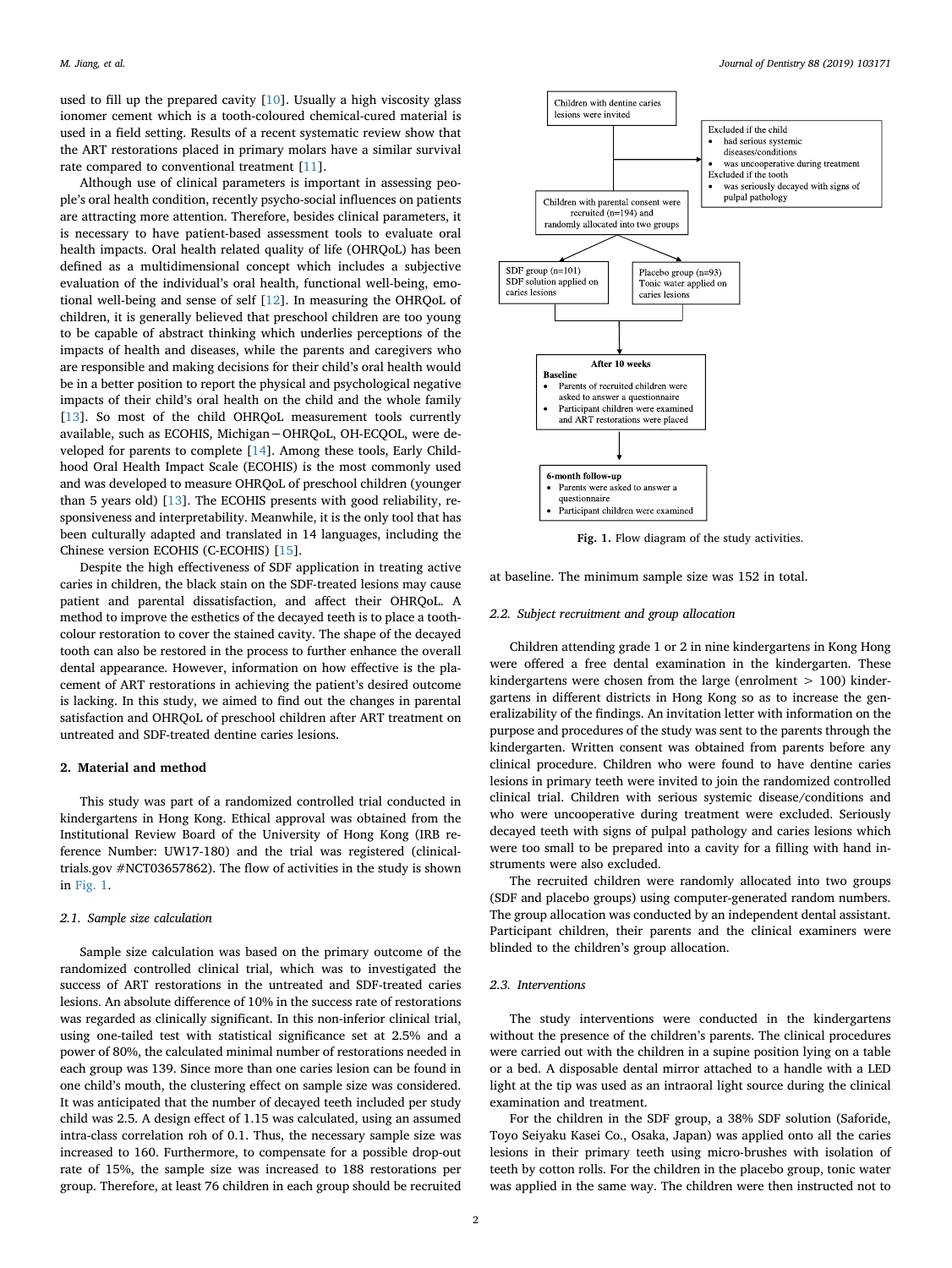eat or drink for at least half an hour after the application.

Ten weeks after the application of SDF solution or placebo, ART restorations were provided to the study children in the kindergarten. The included caries lesions were restored following the standard ART procedures with the use of hand instruments [10]. No local anesthesia was given. The dental restorative material used was a hand-mix highstrength chemical-cured glass ionomer (Ketac-molar, 3 M ESPE, Germany). Isolation of the operating site was achieved with cotton rolls.

## *2.4. Data collection*

At baseline, just before ART restoration placement (10 weeks after SDF or placebo application), children were clinically examined by two trained dentists using disposable dental mirror attached to a handle with an intra-oral LED light and a ball-ended probe. The status of each tooth was recorded and dental caries was diagnosed at the cavitation level according to the criteria recommended by the World Health Organization [16]. Meanwhile, whether there was stain on any of the anterior teeth (canine to canine) was recorded as either "yes" or "no". Six months after placement of the ART restorations, the study children were clinically examined again to assess the stain status of their anterior teeth.

At baseline, parents were asked to complete a questionnaire. The questionnaire consisted of three parts: Part 1, general information, e.g. relationship with the child (mother, father, grandparents or others) and education level of parents; Part 2, parental satisfaction; and Part 3, children's OHRQoL. Six months after placement of ART restorations (6 month follow-up), parents were asked to complete a follow-up questionnaire which contained the same questions in Parts 2 and 3 of the baseline questionnaire. The questionnaires were sent to the parents and returned through the kindergartens.

In the questionnaire, the parents were asked to rate their satisfaction with four different aspects of their child's teeth using a 5-point scale ( $5$  = very satisfied,  $1$  = very dissatisfied). The four aspects were: 1) their child's dental health status which mainly focused on tooth decay; 2) colour of their child's anterior teeth, including stain on the teeth; 3) alignment of their child's anterior teeth; and 4) overall appearance of their child's teeth. Questionnaires with missing response in any of the above four questions were excluded from statistical analysis.

The validated Chinese version of the Early Childhood Oral Health Impact Scale (C-ECOHIS) [15] was used to assess the OHRQoL of the participant children. The C-ECOHIS contained 13 items grouped into two sections, child impact section (CIS) and family impact section (FIS). Four domains were included in CIS: child symptom, function, psychology and self-image/social interaction. For FIS, there were two domains: parent distress and family function. For each item, the parents were asked to assess on a 5-point scale the negative impact of their child's oral health on quality of life. Response categories were to record how often an event had occurred:  $0 =$  never;  $1 =$  hardly ever;  $2 =$ occasionally;  $3 =$  often;  $4 =$  very often;  $5 =$  don't know. All 'don't know' responses were recoded to missing. The total C-ECOHIS scores were derived by adding up the parents' responses of all 13 items (total score can range from 0 to 52, with CIS and FIS ranging from 0 to 36 and 0–16, respectively). Questionnaires with more than 40% of the C-ECOHIS items missing were discarded. Otherwise, the missing responses and all 'don't know' responses were imputed with the mode value so as to derive the total and domain scores. A higher C-ECOHIS score indicated greater negative impact of oral health status on OHRQoL.

#### *2.5. Statistical analysis*

Data were input into a computer using the software EpiData Manager 4.0 (EpiData Association, Denmark) with double check and analyzed with the software SPSS (IBM SPSS statistics version 25, USA). Distribution of the characteristics of the participants in the two study

groups were compared using chi-square test. The changes in parental satisfaction and C-ECOHIS scores were calculated by subtracting the baseline score from the 6-month follow-up score. Due to the nonnormal distribution of the scores, Wilcoxon Signed Ranks test (a nonparametric test) was used to compare the distribution of the baseline and 6-month follow-up parental satisfaction and C-ECOHIS scores. The Mann-Whitney test was adopted to compare parental satisfaction and C-ECOHIS scores of the SDF and placebo groups. The value of standardized effect size (ES) was calculated by dividing the change in score by the standard deviation of baseline scores [17]. An ES value  $\leq 0.2$  was interpreted as having a small effect while ES values 0.3-0.7 and  $\geq 0.8$ were regarded as having a moderate and a large effect, respectively [18]. The statistical significance level for all tests was set at 5%.

## **3. Results**

A total of 194 children, aged 3–4 years, participated in this clinical trial. There were 101 children in the SDF group and 93 children in the placebo group. At baseline, 191 (98.5%) questionnaires were collected. One questionnaire was excluded from C-ECOHIS analysis because more than 40% of the C-ECOHIS questions were unanswered. Three questionnaires were input with mode value in one item in the CIS. At the 6 month follow-up, 193 (99.5%) questionnaires were collected. Two questionnaires were excluded for C-ECOHIS analysis due to over 40% of questions being unanswered.

It can be seen from Table 1 that more boys than girls were recruited in both SDF (57.4%) and placebo (61.3%) groups. Most ( $>80\%$ ) of questionnaires were answered by the child's mother. More than 80% of the parents had secondary school level education or above. No significant difference in parents' and children's background was found between the two study groups ( $p > 0.05$ ).

Table 2 displays the clinical features of the participant children. The mean  $\pm$  SD decayed, missing and filled teeth (dmft) score of the participant children at baseline was  $4.6 \pm 3.4$ , with no significant

**Table 1**

|  | Background of the participant parents and children. |  |  |  |  |  |
|--|-----------------------------------------------------|--|--|--|--|--|
|--|-----------------------------------------------------|--|--|--|--|--|

|                                   | All participants<br>$n = 194$ |               | SDF group<br>$n = 101$ |               | Placebo group<br>$n = 93$ |               |  |
|-----------------------------------|-------------------------------|---------------|------------------------|---------------|---------------------------|---------------|--|
|                                   | n                             | $\frac{0}{0}$ | n                      | $\frac{0}{0}$ | n                         | $\frac{0}{0}$ |  |
| Gender of child                   |                               |               |                        |               |                           |               |  |
| girl                              | 79                            | 40.7          | 43                     | 42.6          | 36                        | 38.7          |  |
| boy                               | 115                           | 59.3          | 58                     | 57.4          | 57                        | 61.3          |  |
| Relationship with child           |                               |               |                        |               |                           |               |  |
| mother                            | 163                           | 84.1          | 87                     | 86.1          | 76                        | 81.7          |  |
| father                            | 26                            | 13.4          | 11                     | 10.9          | 15                        | 16.1          |  |
| grandparents/others               | 5                             | 2.5           | 3                      | 3.0           | $\overline{2}$            | $2.2\,$       |  |
| Mother's education level          |                               |               |                        |               |                           |               |  |
| not completed secondary<br>school | 33                            | 17.0          | 17                     | 16.8          | 16                        | 17.2          |  |
| completed secondary<br>school     | 115                           | 59.3          | 63                     | 62.4          | 52                        | 55.8          |  |
| tertiary, non-degree<br>course    | 25                            | 12.9          | 11                     | 10.9          | 14                        | 15.1          |  |
| university degree<br>program      | 17                            | 8.8           | 8                      | 7.9           | 9                         | 9.7           |  |
| information missing               | 4                             | 2.0           | $\mathbf{2}$           | 2.0           | $\mathbf{2}$              | 2.2           |  |
| Father's education level          |                               |               |                        |               |                           |               |  |
| not completed secondary<br>school | 23                            | 11.9          | 13                     | 12.9          | 10                        | 10.8          |  |
| completed secondary<br>school     | 113                           | 58.3          | 60                     | 59.4          | 53                        | 56.9          |  |
| tertiary, non-degree<br>course    | 32                            | 16.5          | 17                     | 16.8          | 15                        | 16.1          |  |
| university degree<br>program      | 21                            | 10.8          | 9                      | 8.9           | 12                        | 12.9          |  |
| information missing               | 5                             | 2.5           | $\overline{2}$         | 2.0           | 3                         | 3.3           |  |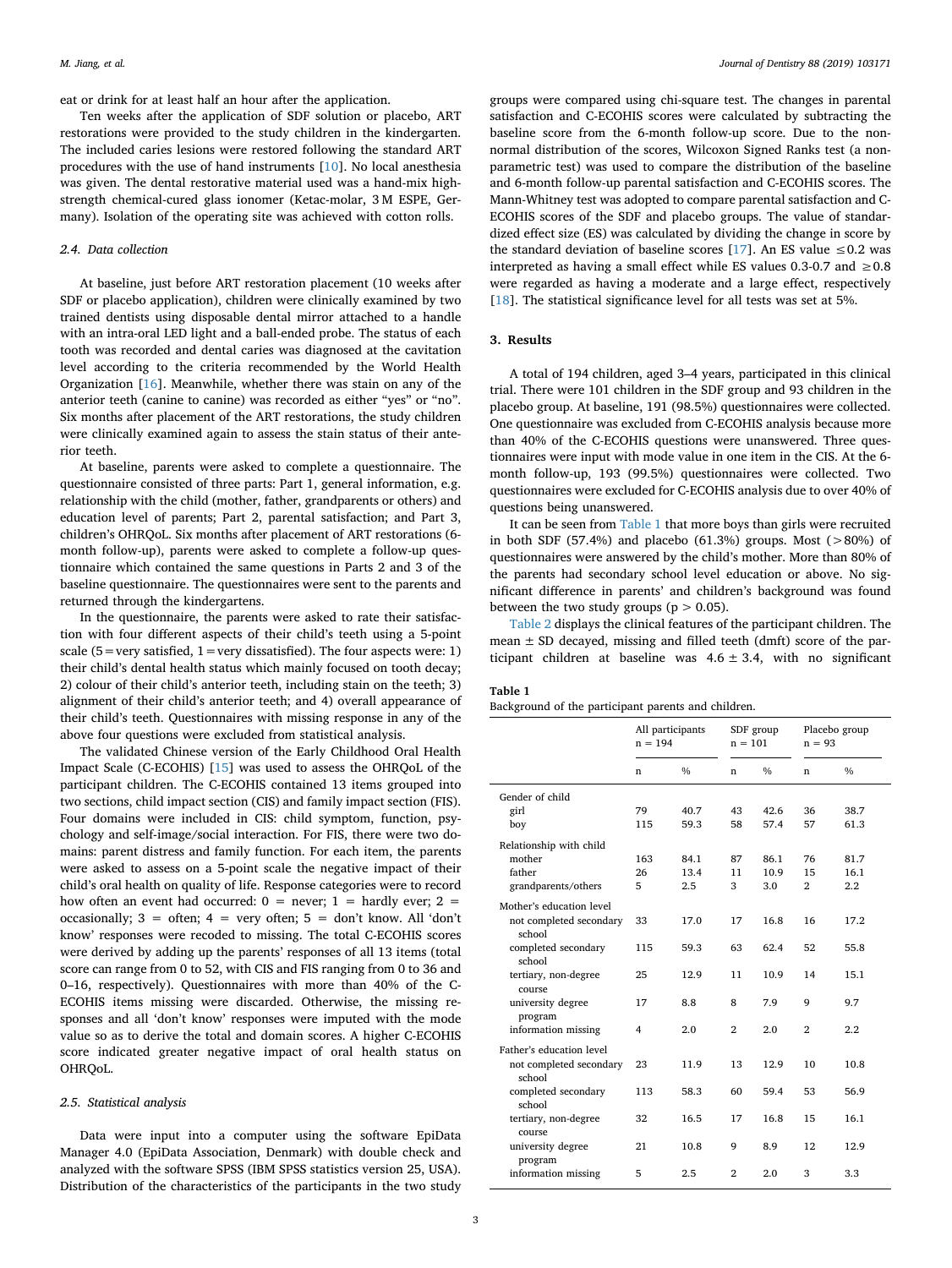#### **Table 2**

Clinical features of the participant children.

|                                                                   | All participants<br>$(n = 194)$ |                        | SDF group<br>$(n = 101)$ |                | Placebo group<br>$(n = 93)$ |                        | Children with<br>anterior teeth<br>restored<br>$(n = 106)$ |                | Children without<br>anterior teeth restored<br>$(n = 88)$ |                        |
|-------------------------------------------------------------------|---------------------------------|------------------------|--------------------------|----------------|-----------------------------|------------------------|------------------------------------------------------------|----------------|-----------------------------------------------------------|------------------------|
| Mean (SD) dmft score<br>Mean (SD) no. of<br>restorations received | 4.6<br>2.6                      | (3.4)<br>(1.6)         | 4.6<br>2.7               | (3.6)<br>(1.6) | 4.6<br>2.6                  | (3.3)<br>(1.7)         | 4.5<br>3.0                                                 | (3.7)<br>(1.7) | 4.6<br>2.2                                                | (3.2)<br>(1.4)         |
| Mean (SD) no. of<br>restorations placed in<br>anterior teeth      | 1.1                             | (1.3)                  | 1.2                      | (1.4)          | 1.0                         | (1.2)                  | 2.0                                                        | (1.1)          | $\mathbf 0$                                               | $\bf{0}$               |
| % of children with stain                                          | BL<br>28.8                      | 6 <sub>m</sub><br>27.1 | BL<br>43.4               | 6 m<br>28.4    | BL.<br>13.0                 | 6 <sub>m</sub><br>25.6 | BL<br>35.6                                                 | 6 m<br>29.3    | <b>BL</b><br>20.7                                         | 6 <sub>m</sub><br>24.4 |

BL, baseline; 6 m, 6-month follow-up.

 $p < 0.001$ .

difference between the SDF (4.6  $\pm$  3.6) and placebo (4.6  $\pm$  3.3) groups  $(p > 0.05)$ . The mean number of restorations received per child was  $2.6 \pm 1.6$ . More than half (54.6%) of the participants received ART restorations in their anterior teeth. At baseline, proportionally more children in the SDF group had stain on their anterior teeth compared with that in the placebo group (43.4% vs  $13.0\%$ ,  $p < 0.001$ ). At 6month follow-up, there was no significant difference in the proportion of children having stain on their anterior teeth between the SDF and placebo groups ( $p > 0.05$ ).

At baseline, the mean  $\pm$  SD parental satisfaction scores regarding dental health status and colour of anterior teeth were  $2.2 \pm 0.8$  and  $2.6 \pm 1.0$ , respectively (Table 3). There was no statistically significant difference in the distribution of parental satisfaction scores between the SDF and placebo groups ( $p > 0.05$ ). Whether children having anterior teeth restored or not, the distributions of parental satisfaction scores in all four aspects had no statistically significant difference ( $p > 0.05$ ).

The mean parental satisfaction scores regarding their child's dental health status and colour of anterior teeth increased significantly at 6 month follow-up. A moderate ES was found in two aspects, dental health status ( $ES = 0.6$ ) and colour ( $ES = 0.3$ ). However, only a small effect (0.1) was observed in two aspects, namely 'alignment' and 'overall tooth appearance'. At baseline, only 6% and 10% of the parents in the SDF and placebo groups, respectively, gave a satisfaction score greater than 3 regarding their child's dental health status. At 6-month follow-up, proportionally more parents in both SDF (38%) and placebo (28%) groups were satisfied with their child's dental health status. A large ES (0.9) of parental satisfaction with their child's dental health status was observed in the SDF group. In the placebo group, a moderate ES (0.5) was observed in the same aspect. Results of the Wilcoxon Signed Ranks Test indicated that the parental satisfaction score of their child's anterior tooth colour at 6-month follow-up increased significantly in the SDF group ( $p = 0.002$ ), while no significant change

was found in the placebo group ( $p > 0.05$ ). For the overall tooth appearance, parents whose child had anterior teeth restored gave significantly higher score at follow-up ( $p = 0.034$ ) while no significant change was found among parents whose child did not receive any anterior teeth restoration ( $p > 0.05$ ).

Table 4 displays the frequency of C-ECOHIS response (%) of the two study groups at baseline and 6-month follow-up. At baseline, 20.4% and 34.8% of the parents in the SDF and placebo groups had a zero C-ECOHIS score. More than 70% of the parents in both two groups reported that their child never or hardly ever had pain in teeth, mouth or jaws. No significant change was found at the 6-month follow-up, with about a quarter of parents still had a zero C-ECOHIS score and more than 60% of the children never or hardly ever had dental pain. Furthermore, the vast majority (>80%) of children seldom had 'function', 'psychology' or 'self-image/social interaction' problems related to their oral health. As for the FIS, around one third of the parents reported having parental distress, 'being upset' or 'feeling guilty', at least occasionally and there was not much change at the 6-month follow-up.

The mean C-ECOHIS scores at baseline and 6-month follow-up are shown in Table 5. No statistically significant changes in the mean total C-ECOHIS, CIS and FIS scores were found between baseline and 6 month follow-up ( $p > 0.05$ ). Furthermore, results of Mann-Whitney Test indicated no significant difference in the distribution of C-ECOHIS scores between the SDF and placebo groups at both baseline and 6 month follow-up ( $p > 0.05$ ).

## **4. Discussion**

As a noninvasive caries management method, results of clinical studies show that SDF application is accepted by parents because of its ease of application and pain free procedure [19,20]. Significant improvement in parental satisfaction with their child's dental health 18

**Table 3**

|  |  | Mean parental satisfaction scores at baseline and 6-month follow-up, and effect size (ES). |  |  |  |  |  |  |  |
|--|--|--------------------------------------------------------------------------------------------|--|--|--|--|--|--|--|
|--|--|--------------------------------------------------------------------------------------------|--|--|--|--|--|--|--|

| $m$ , $m$ , $m$ , $m$ , $m$ , $m$ , $m$ , $m$ , $m$ , $m$ , $m$ , $m$ , $m$ , $m$ , $m$ , $m$ , $m$ |                                 |          |                         |     |                             |     |                                                         |          |     |                                                           |          |     |     |          |     |
|-----------------------------------------------------------------------------------------------------|---------------------------------|----------|-------------------------|-----|-----------------------------|-----|---------------------------------------------------------|----------|-----|-----------------------------------------------------------|----------|-----|-----|----------|-----|
|                                                                                                     | All participants<br>$(n = 190)$ |          | SDF group<br>$(n = 98)$ |     | placebo group<br>$(n = 92)$ |     | Children with anterior teeth<br>restored<br>$(n = 103)$ |          |     | Children without anterior<br>teeth restored<br>$(n = 87)$ |          |     |     |          |     |
|                                                                                                     | BL                              | 6 m      | ES                      | BL  | 6 m                         | ES  | BL                                                      | 6 m      | ES  | BL                                                        | 6 m      | ES  | BL  | 6 m      | ES  |
| Dental health status                                                                                | 2.2                             | $2.8***$ | 0.6                     | 2.2 | $2.8***$                    | 0.9 | 2.3                                                     | $2.7***$ | 0.5 | 2.2                                                       | $2.7***$ | 0.7 | 2.3 | $2.8***$ | 0.6 |
| Color                                                                                               | 2.6                             | $2.9***$ | 0.3                     | 2.6 | $2.9**$                     | 0.3 | 2.7                                                     | 2.9      | 0.2 | 2.5                                                       | $2.8**$  | 0.3 | 2.8 | $3.0*$   | 0.2 |
| Alignment                                                                                           | $3.2^{\circ}$                   | $3.3*$   | 0.1                     | 3.2 | 3.3                         | 0.1 | 3.1                                                     | 3.3      | 0.2 | 3.1                                                       | 3.2      | 0.1 | 3.2 | 3.4      | 0.1 |
| Overall appearance                                                                                  | 3.1                             | 3.2      | 0.1                     | 3.0 | 3.2                         | 0.2 | 3.2                                                     | 3.3      | 0.1 | 3.0                                                       | $3.2*$   | 0.2 | 3.2 | 3.3      | 0.1 |

BL, baseline; 6 m, 6-month follow-up; ES, effect size.

\*\*\*p < 0.001; \*\*p < 0.01; \*p < 0.05; p-value was derived by Wilcoxon Signed Ranks test to compare the parental satisfaction scores between baseline and 6-month follow-up.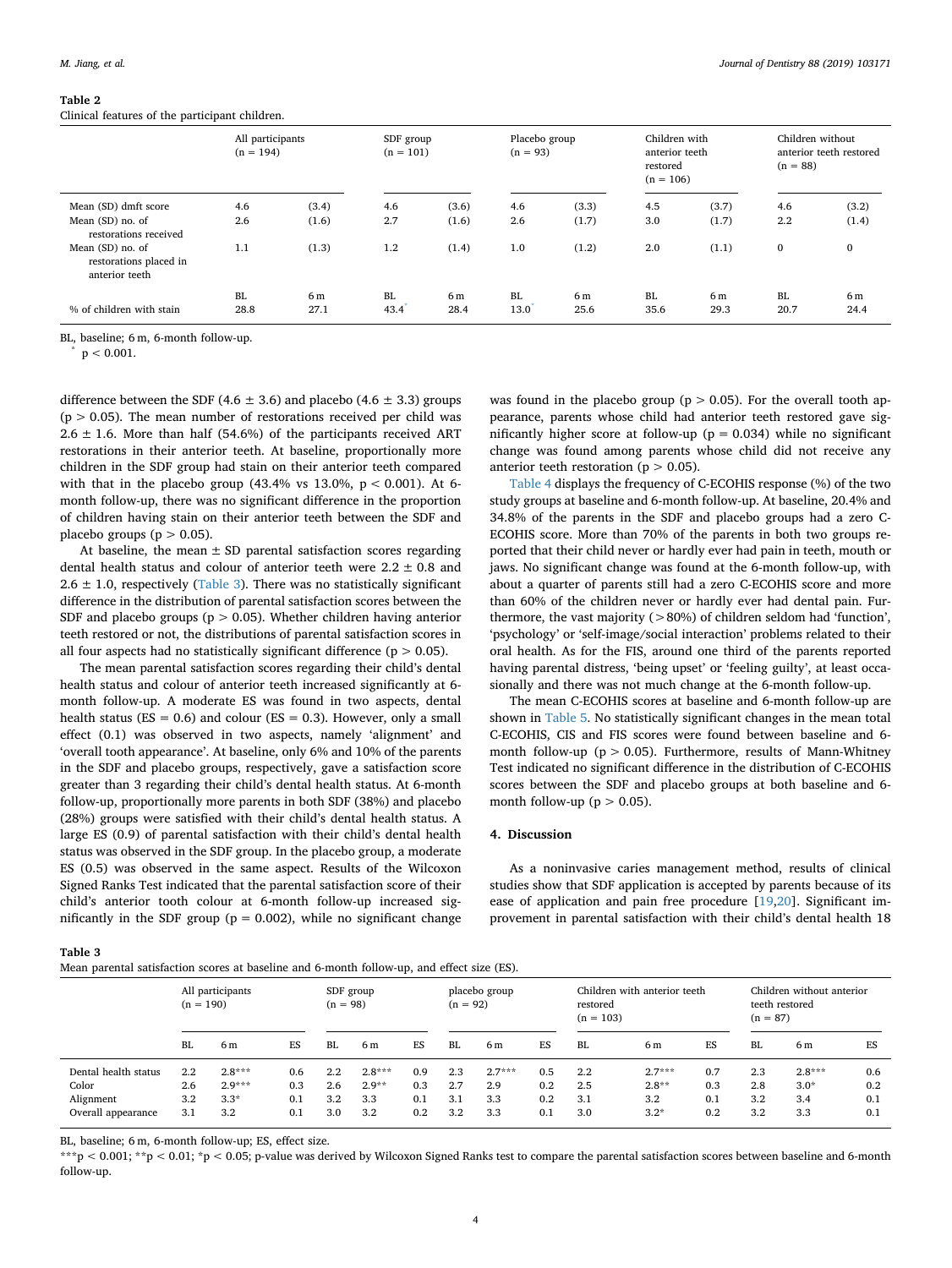#### **Table 4**

Frequency of C-ECOHIS response (%) at baseline and 6-month follow-up.

|                                                 |                      | SDF group $(n = 98)$ |              |      | placebo group $(n = 89)$ |                     |      |                      |              |      |           |                     |
|-------------------------------------------------|----------------------|----------------------|--------------|------|--------------------------|---------------------|------|----------------------|--------------|------|-----------|---------------------|
|                                                 | Never or hardly ever |                      | Occasionally |      |                          | Often or very Often |      | Never or hardly ever | Occasionally |      |           | Often or very Often |
|                                                 | <b>BL</b>            | 6 <sub>m</sub>       | BL.          | 6 m  | <b>BL</b>                | 6 m                 | BL   | 6 <sub>m</sub>       | BL           | 6 m  | <b>BL</b> | 6 <sub>m</sub>      |
| Symptom                                         |                      |                      |              |      |                          |                     |      |                      |              |      |           |                     |
| a) pain in the teeth, mouths or jaws?           | 71.4                 | 72.4                 | 25.5         | 25.5 | 3.1                      | 2.0                 | 75.3 | 62.9                 | 20.2         | 33.7 | 4.5       | 3.4                 |
| <b>Function</b>                                 |                      |                      |              |      |                          |                     |      |                      |              |      |           |                     |
| b) difficulty drinking beverages?               | 92.9                 | 88.8                 | 7.1          | 11.2 | 0.0                      | 0.0                 | 93.3 | 91.0                 | 6.7          | 5.6  | 0.0       | 3.4                 |
| c) difficulty eating foods?                     | 86.7                 | 83.7                 | 10.2         | 14.3 | 3.1                      | 2.0                 | 87.6 | 80.9                 | 10.1         | 16.9 | 2.2       | 2.2                 |
| d) difficulty pronouncing any words?            | 84.7                 | 82.7                 | 9.2          | 16.3 | 6.1                      | 1.0                 | 88.8 | 91.0                 | 6.7          | 6.7  | 4.5       | 2.2                 |
| e) missed school?                               | 95.9                 | 99.0                 | 4.1          | 1.0  | 0.0                      | 0.0                 | 98.9 | 97.8                 | 1.1          | 2.2  | 0.0       | 0.0                 |
| Psychology                                      |                      |                      |              |      |                          |                     |      |                      |              |      |           |                     |
| f) trouble sleeping?                            | 95.9                 | 91.8                 | 4.1          | 8.2  | 0.0                      | 0.0                 | 94.4 | 91.0                 | 5.6          | 9.0  | 0.0       | 0.0                 |
| g) been irritable or frustrated?                | 93.9                 | 93.9                 | 6.1          | 6.1  | 0.0                      | 0.0                 | 92.1 | 91.0                 | 5.6          | 7.9  | 2.2       | 1.1                 |
| Self-image/social interaction                   |                      |                      |              |      |                          |                     |      |                      |              |      |           |                     |
| h) avoided smiling or laughing?                 | 92.9                 | 91.8                 | 6.1          | 7.1  | 1.0                      | 1.0                 | 94.4 | 94.4                 | 4.5          | 5.6  | 1.1       | 0.0                 |
| i) avoided talking?                             | 95.9                 | 95.9                 | 3.1          | 4.1  | 1.0                      | 0.0                 | 98.9 | 98.9                 | 1.1          | 1.1  | 0.0       | 0.0                 |
| <b>Parental distress</b>                        |                      |                      |              |      |                          |                     |      |                      |              |      |           |                     |
| i) been upset?                                  | 70.4                 | 71.4                 | 23.5         | 23.5 | 6.1                      | 5.1                 | 74.2 | 68.5                 | 22.5         | 24.7 | 3.3       | 6.7                 |
| k) felt guilty?                                 | 68.4                 | 72.4                 | 22.4         | 19.4 | 9.2                      | 8.2                 | 73.0 | 66.3                 | 18.0         | 27.0 | 9.0       | 6.7                 |
| <b>Family function</b>                          |                      |                      |              |      |                          |                     |      |                      |              |      |           |                     |
| 1) take hours or days off work?                 | 95.9                 | 93.9                 | 3.1          | 6.1  | 1.0                      | 0.0                 | 92.1 | 88.8                 | 7.9          | 11.2 | 0.0       | 0.0                 |
| m) affected the family's economic<br>situation? | 92.9                 | 89.8                 | 6.1          | 10.2 | 1.0                      | 0.0                 | 88.8 | 87.6                 | 10.1         | 10.1 | 1.1       | 2.2                 |

BL, baseline; 6 m, 6-month follow-up.

No statistically significant difference was found between groups, and between BL and 6 m.

and 30 months after SDF application has also been reported [20]. Despite this, there are limitations in what can be achieved through applications of SDF. SDF treatment can arrest active caries and prevent development of dental complications but probably does not improve chewing function and dental appearance.

A black and hard surface of a caries lesion is a clinical sign indicating that the progression of dental caries has been stopped [21], but this may not be understood by lay persons. A blackened unrestored cavity in a child's tooth may still be a concern for the parents. They may like to see that the cavity is filled with a tooth-colour material. In the present study, parental satisfaction with their child's dental health status increased significantly after ART restoration placement in both study groups and no matter whether there were restorations placed in the child's anterior teeth. At baseline, before the placement of ART restorations, most of the parents were probably aware of their child's dental health problems and were generally dissatisfied (mean satisfaction score <3) regardless whether their child's decayed teeth had been treated with SDF or not.

In this study, stain could be found on the anterior teeth of children in both groups. As one of the outcomes of SDF application was staining on the arrested caries lesion, the prevalence of stain was much higher in the SDF group compared with the placebo group before placement of ART restoration. Even without SDF application, some children in the

placebo group had stain on their anterior teeth. It is probably because of the deposit of dietary chromogens and other substances on the tooth surfaces. The actual mechanism of staining is not fully understood but it is associated with poor oral hygiene and some dietary habits, e.g. drinking tea, coffee, or cola [22]. After ART restoration placement, the cavities with black stain caused by SDF application were restored and covered by glass ionomer cement. The prevalence of stain dropped in the SDF group with no significant difference compared with that in the placebo group at the 6-month follow-up. Consequently, parental satisfaction with the colour of their child's anterior teeth (including stain) increased in the SDF group at 6-month follow-up.

Regarding satisfaction with the overall appearance of their child's teeth, parents whose child had anterior teeth restored reported significantly increased satisfaction while the other parents did not. Very likely, the parents were more sensitive about an improvement in the appearance of their child's anterior teeth compared to that in the posterior teeth. However, no significant change in parental satisfaction with the overall dental appearance of their child was found in either the SDF or placebo group 6 months after the placement of ART restorations. It is noted that many factors of the teeth, e.g. tooth colour, shape, alignment and occlusal relationship, as well as individual perception of aesthetics can affect parental satisfaction with overall dental appearance. It is not surprising that provision of restorative treatment alone

| Table 5                                                        |  |  |
|----------------------------------------------------------------|--|--|
| Mean (SD) of C-ECOHIS score at baseline and 6-month follow-up. |  |  |

|            | All participants<br>$(n = 187)$ |       |     |       |     | SDF group<br>$(n = 98)$ |     |       | Placebo group<br>$(n = 89)$ |       |     |       |  |
|------------|---------------------------------|-------|-----|-------|-----|-------------------------|-----|-------|-----------------------------|-------|-----|-------|--|
|            | BL.                             |       | 6 m |       | BL  |                         |     | 6 m   |                             | BL.   |     | 6 m   |  |
| <b>CIS</b> | 4.0                             | (4.6) | 4.3 | (4.9) | 4.1 | (4.6)                   | 4.2 | (4.6) | 3.8                         | (4.6) | 4.3 | (5.1) |  |
| <b>FIS</b> | 2.6                             | (2.9) | 2.7 | (2.9) | 2.6 | (2.7)                   | 2.6 | (2.7) | 2.5                         | (3.1) | 2.8 | (3.1) |  |
| C-ECOHIS   | 6.5                             | (7.0) | 7.0 | (7.3) | 6.8 | (6.7)                   | 6.9 | (6.8) | 6.3                         | (7.2) | 7.1 | (7.8) |  |

BL, baseline; 6 m, 6-month follow-up; CIS, child impact section; FIS, family impact section.

No statistically significant difference was found between groups, and between BL and 6 m.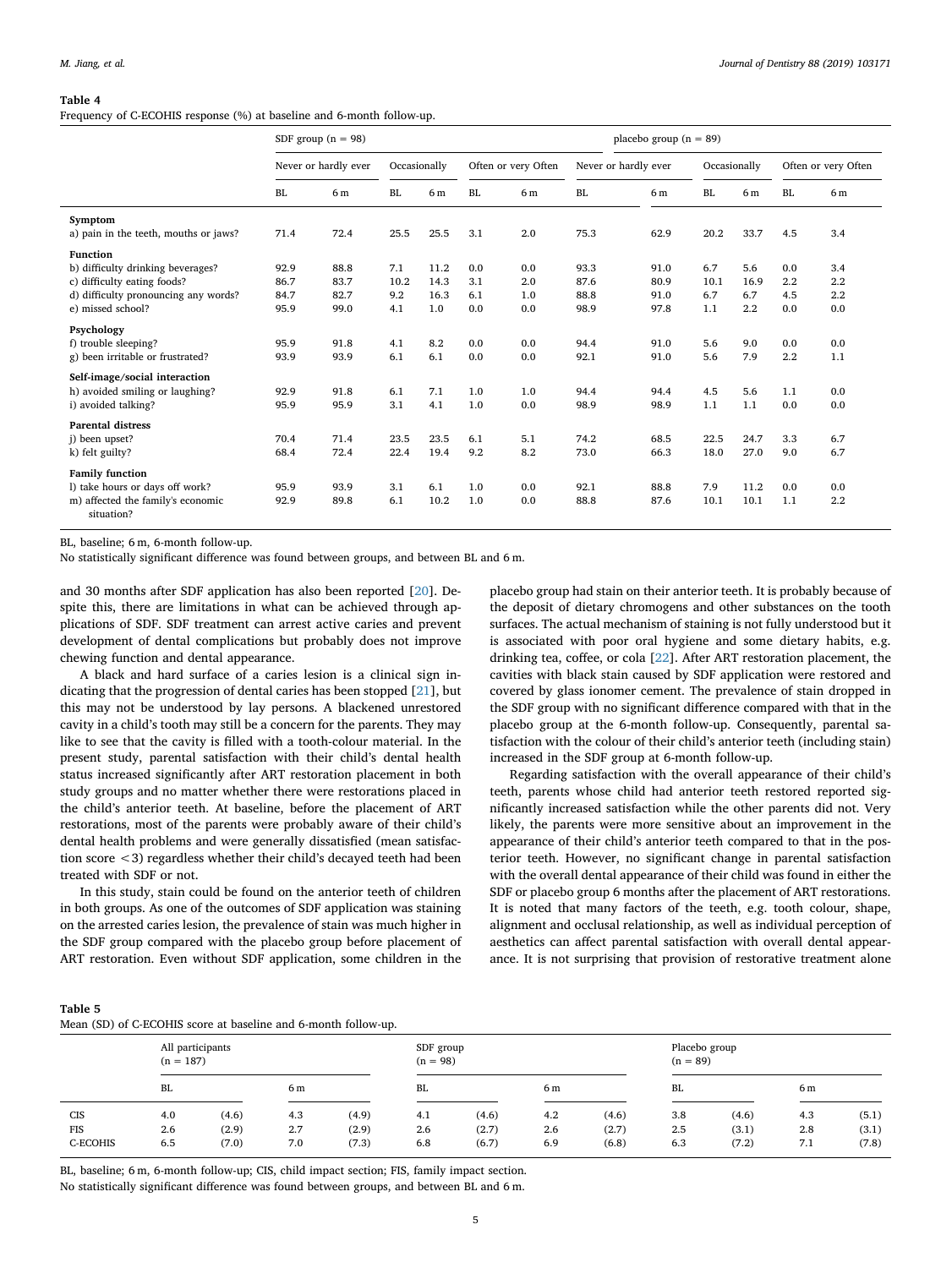may not be sufficient to significantly improve the parents' overall satisfaction.

Regarding the OHRQoL of the participant children in this study, it is noted that the mean ECOHIS score at baseline is lower than those in studies conducted in other countries [13,18,23–25], but similar to that found in a survey conducted in Hong Kong [26]. One of the reasons is that the source of study children was different. Participants in this study were recruited from kindergartens while those in the studies conducted in other countries were from dental clinics or hospitals. Children who seek dental treatments probably have poor oral health. Thus, low level of OHRQoL reported was due to the impacts from their oral health problems. Besides, due to cultural differences, Chinese parents may perceive less impact from their child's dental problems compared to the parents influenced by other cultures.

The clinical success of ART restorations has been reported in many clinical studies [27], but information from patient-based assessment of the impacts of ART restorations on physical, social and psychological well-being is needed to supplement the clinical findings. A few studies were conducted in this area but their results were not consistent. A study conducted in Australia reported that the MID-ART approach improved ECOHIS scores of children compared to standard care approaches [24]. However, in the present study, the OHRQoL of the study children as measured by the ECOHIS did not change significantly after placement of ART restorations, which is consistent with the findings of a study conducted in Brazil [28]. This finding can be explained in several ways. Firstly, the low C-ECOHIS score at baseline indicates a low level of negative influences of oral health problems on the daily life of the study children and their families. Thus, there was little room for improvement in the children's OHRQoL after receiving ART restorations. Secondly, although ART as a minimally invasive caries treatment might have caused some subtle changes in the OHRQoL of the study children, these might not be perceived and reported by their parents. It has been reported that there is an association between the responsiveness of the ECOHIS and the complexity of dental treatment received by preschool children. A study found that children who received more complicated dental treatment such as endodontic treatment and tooth extraction had more changes in their ECOHIS score than those who received non-operative treatment only [29]. In addition, a number of studies found marked decrease in ECOHIS scores in the children after they had received dental treatments under general anesthesia [23,25,30,31]. Thirdly, in this study, the ART restorations were provided to the children in the kindergarten without the presence of their parents. Without involving the parents, their perceived changes in the OHRQoL of their child after receiving dental treatment may be different from the situation where a dentist-child-parent relationship is established [32].

The present study had a high response and retention rate, and provides valuable information about the changes in OHRQoL of preschool children after receiving ART restorations. Nevertheless, limitations of the present study should also be noted. The ART restorations in this study were provided to Chinese preschool children in a kindergarten setting in Hong Kong, so the results may not be generalizable to other ethnic populations or to preschool children receiving restorations in a clinic setting. In addition, 6 months may not be long enough to fully evaluate the impacts of ART restoration placement on children's OHRQoL. Long-term changes should be investigated in future studies. Moreover, measurement tools of preschool children's OHRQoL that solely rely on parental report may not be able to fully reflect the benefits of dental treatments because the parents may not perceive all the impacts of oral health problems on their child.

Within the limitations of this study, it is concluded that placement of ART restorations regardless whether the decayed teeth have previously received application of SDF solution or not can improve parental satisfaction with their child's dental health status. In addition, placement of ART restorations on SDF-treated anterior primary teeth can lead to higher parental satisfaction with the colour of their child's

teeth. However, this minimal invasive restorative treatment has no significant effect on the OHRQoL of preschool children.

## **Acknowledgment**

The authors are thankful to Ms. Samantha KY Li for her advice on the statistical analysis. This research was partly funded by the Research Grants Council, Hong Kong (Grant No. 17120217).

## **References**

- [1] K.J. Chen, S.S. Gao, D. Duangthip, E.C.M. Lo, C.H. Chu, Prevalence of early childhood caries among 5-year-old children: a systematic review, J. Invest. Clin. Dent. 10 (2019) e12376, , https://doi.org/10.1111/jicd.12376.
- [2] D. Duangthip, K.J. Chen, S.S. Gao, E.C.M. Lo, C.H. Chu, Early childhood caries among 3- to 5-year-old children in Hong Kong, Int. Dent. J. 69 (3) (2019) 230–236.
- [3] H. Colak, C.T. Dulgergil, M. Dalli, M.M. Hamidi, Early childhood caries update: a review of causes, diagnoses, and treatments, J. Nat. Sci. Biol. Med. 4 (1) (2013) 29–38.
- [4] Y.O. Crystal, R. Niederman, Silver diamine fluoride treatment considerations in children's caries management, Pediatr. Dent. 38 (7) (2016) 466–471.
- [5] D. Duangthip, M. Jiang, C.H. Chu, E.C.M. Lo, Restorative approaches to treat dentin caries in preschool children: systematic review, Eur. J. Paediatr. Dent. 17 (2) (2016) 113–121.
- [6] R. Yee, C. Holmgren, J. Mulder, D. Lama, D. Walker, W.V. Helderman, Efficacy of silver diamine fluoride for arresting caries treatment, J. Dent. Res. 88 (7) (2009) 644–647.
- [7] Q.H. Zhi, E.C.M. Lo, H.C. Lin, Randomized clinical trial on effectiveness of silver diamine fluoride and glass ionomer in arresting dentine caries in preschool children, J. Dent. 40 (11) (2012) 962–967.
- [8] D. Duangthip, M.C.M. Wong, C.H. Chu, E.C.M. Lo, Caries arrest by topical fluorides in preschool children: 30-month results, J. Dent. 70 (2018) 74–79.
- [9] S.S. Gao, S. Zhang, M.L. Mei, E.C. Lo, C.H. Chu, Caries remineralisation and arresting effect in children by professionally applied fluoride treatment—a systematic review, BMC Oral Health 16 (2016) 12, https://doi.org/10.1186/s12903-016- 0171-6.
- [10] C.J. Holmgren, D. Roux, S. Domejean, Minimal intervention dentistry: part 5. Atraumatic restorative treatment (ART)—a minimum intervention and minimally invasive approach for the management of dental caries, Br. Dent. J. 214 (1) (2013) 11–18.
- [11] T.K. Tedesco, A.F. Calvo, T.L. Lenzi, D. Hesse, C.A. Guglielmi, L.B. Camargo, T. Gimenez, M.M. Braga, D.P. Raggio, ART is an alternative for restoring occlusoproximal cavities in primary teeth—evidence from an updated systematic review and meta-analysis, Int. J. Paediatr. Dent. 27 (3) (2017) 201–209.
- [12] L. Sischo, H.L. Broder, Oral health-related quality of life: what, why, how, and future implications, J. Dent. Res. 90 (11) (2011) 1264–1270.
- [13] B.T. Pahel, R.G. Rozier, G.D. Slade, Parental perceptions of children's oral health: the Early Childhood Oral Health Impact Scale (ECOHIS), Health Qual. Life Outcomes 5 (2007) 6, https://doi.org/10.1186/1477-7525-5-6.
- [14] C. Zaror, Y. Pardo, G. Espinoza-Espinoza, A. Pont, P. Munoz-Millan, M.J. Martinez-Zapata, G. Vilagut, C.G. Forero, O. Garin, J. Alonso, M. Ferrer, Assessing oral health-related quality of life in children and adolescents: a systematic review and standardized comparison of available instruments, Clin. Oral Investig. 23 (1) (2019) 65–79.
- [15] G.H.M. Lee, C. McGrath, C.K.Y. Yiu, N.M. King, Translation and validation of a Chinese language version of the Early Childhood Oral Health Impact Scale (ECOHIS), Int. J. Paediatr. Dent. 19 (6) (2009) 399–405.
- [16] World Health Organization, Oral Health Surveys Basic Methods, fifth ed., WHO, Geneva, 2013.
- [17] R.S. Guedes, T.M. Ardenghi, B. Emmanuelli, C. Piovesan, F.M. Mendes, Sensitivity of an oral health-related quality-of-life questionnaire in detecting oral health impairment in preschool children, Int. J. Paediatr. Dent. 28 (2) (2018) 207–216.
- [18] J. Abanto, S.M. Paiva, A. Sheiham, G. Tsakos, F.M. Mendes, T. Cordeschi, E.A. Vidigal, M. Bonecker, Changes in preschool children's OHRQoL after treatment of dental caries: responsiveness of the B-ECOHIS, Int. J. Paediatr. Dent. 26 (4) (2016) 259–265.
- [19] J. Clemens, J. Gold, J. Chaffin, Effect and acceptance of silver diamine fluoride treatment on dental caries in primary teeth, J. Public Health Dent. 78 (1) (2018) 63–68.
- [20] D. Duangthip, M.H.T. Fung, M.C.M. Wong, C.H. Chu, E.C.M. Lo, Adverse effects of silver diamine fluoride treatment among preschool children, J. Dent. Res. 97 (4) (2018) 395–401.
- [21] M.L. Mei, L. Ito, Y. Cao, E.C.M. Lo, Q.L. Li, C.H. Chu, An ex vivo study of arrested primary teeth caries with silver diamine fluoride therapy, J. Dent. 42 (4) (2014)  $395 - 402$ .
- [22] M. Sulieman, An overview of tooth discoloration: extrinsic, intrinsic and internalized stains, Dent. Update 32 (8) (2005) 463–471.
- [23] R. Yawary, R.P. Anthonappa, M. Ekambaram, C. McGrath, N.M. King, Changes in the oral health-related quality of life in children following comprehensive oral rehabilitation under general anaesthesia, Int. J. Paediatr. Dent. 26 (5) (2016) 322–329.
- [24] P. Arrow, E. Klobas, Child oral health-related quality of life and early childhood